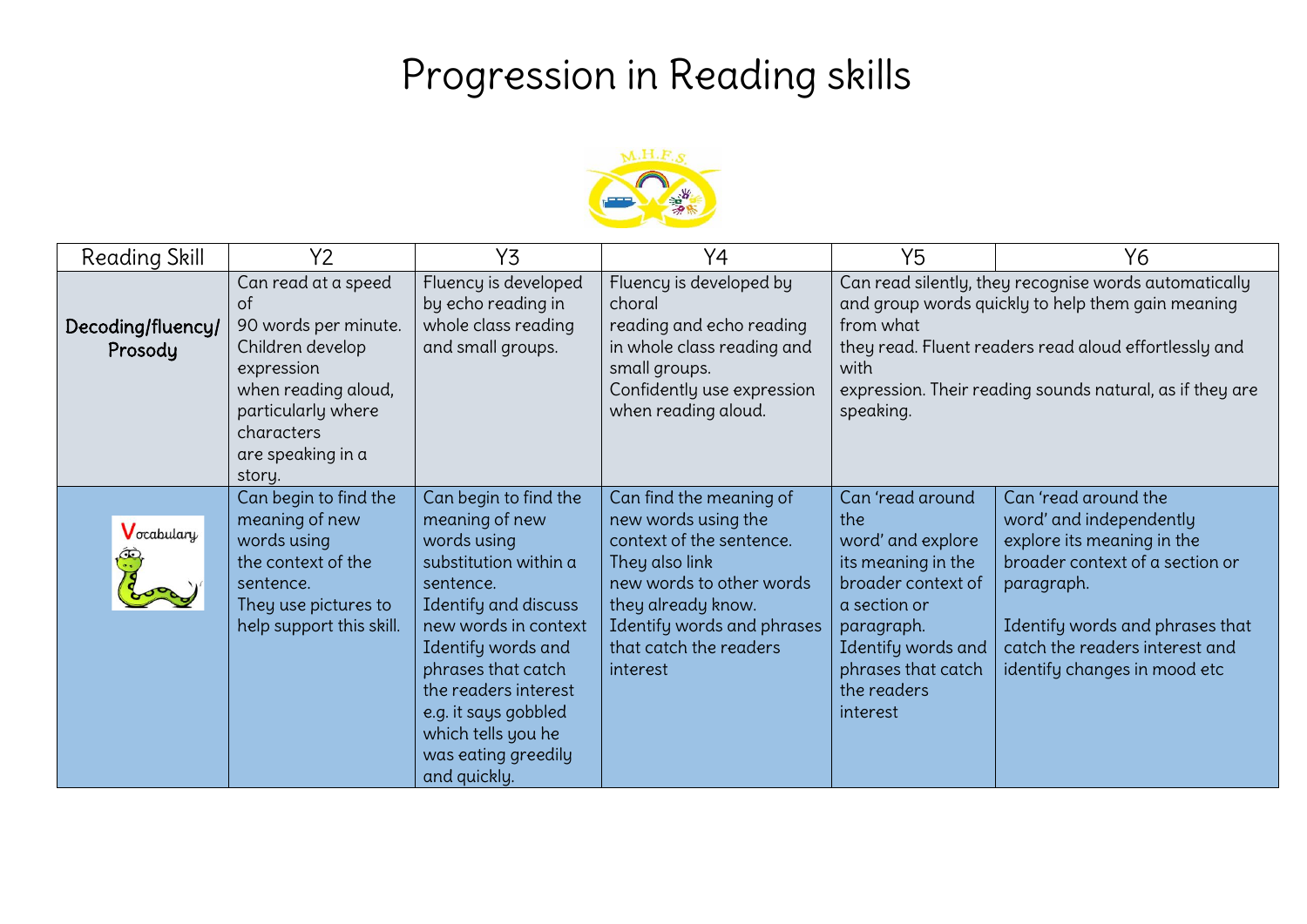| Infer   | Can make inferences<br>about characters'<br>feelings<br>using what they say<br>to infer basic points<br>and begin, with<br>support, to pick up on<br>more subtle<br>references. | Can infer characters'<br>feelings, thoughts and<br>motives from their<br>stated actions.<br>They begin to justify<br>them by referencing<br>a specific point in the<br>text.                                                                                                                                                         | Can infer characters'<br>feelings, thoughts and<br>motives<br>from their stated actions.<br>They will consolidate the<br>skill of justifying them using<br>a specific reference point in<br>the text.                                            | Can infer<br>characters'<br>feelings, thoughts<br>and motives,<br>giving one or two<br>pieces of<br>evidence to<br>support the point<br>they are making.<br>They begin to<br>draw evidence<br>from more than<br>one place across a<br>text. | Draw inferences across texts<br>about characters' viewpoints,<br>authors' viewpoints and themes.<br>Justify their inferences and views<br>with a variety of references from<br>across texts and by comparing<br>sources and considering the<br>reliability of information.              |
|---------|---------------------------------------------------------------------------------------------------------------------------------------------------------------------------------|--------------------------------------------------------------------------------------------------------------------------------------------------------------------------------------------------------------------------------------------------------------------------------------------------------------------------------------|--------------------------------------------------------------------------------------------------------------------------------------------------------------------------------------------------------------------------------------------------|---------------------------------------------------------------------------------------------------------------------------------------------------------------------------------------------------------------------------------------------|-----------------------------------------------------------------------------------------------------------------------------------------------------------------------------------------------------------------------------------------------------------------------------------------|
| Predict | Can make predictions<br>using their own<br>knowledge as<br>well as what has<br>happened so<br>far to make logical<br>predictions<br>and give explanations<br>of them            | Can use relevant<br>prior<br>knowledge to make<br>predictions<br>and justify them. They<br>are<br>taught the skill of<br>using details<br>from the text to form<br>further<br>predictions: both<br>stated and implied<br>They are taught to<br>monitor these<br>predictions and<br>compare them with<br>the text as they read<br>on. | Can use relevant prior<br>knowledge as well as<br>details<br>from the text to form<br>predictions based on what<br>has been implied.<br>They are taught to monitor<br>these predictions and<br>compare<br>them with the text as they<br>read on. | Predictions are<br>supported by<br>relevant evidence<br>from the text.<br>Children confirm<br>and modify<br>predictions as they<br>read on.<br>Predictions are<br>based on contents<br>and themes within<br>the text.                       | Predictions are supported by<br>relevant evidence from the<br>text. Children confirm and<br>modify predictions considering<br>new information.<br>Predictions are based on wider<br>understanding of themes e.g.<br>Macbeth will die because it's a<br>tragedy and villains often lose. |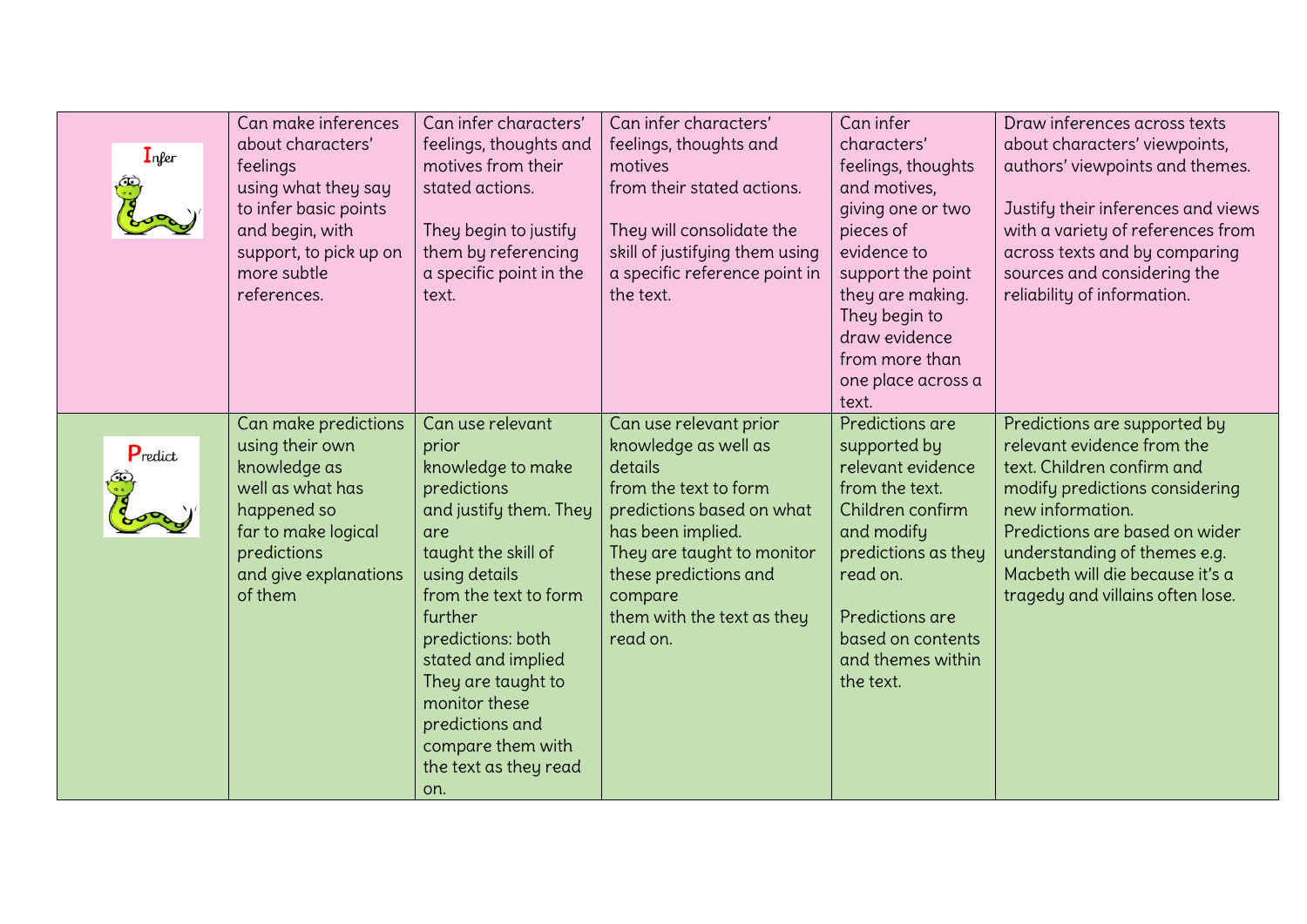| $E_{xplain}$ | Can explain who<br>they're favourite<br>character is and why.<br>Explain if they like the<br>text and if they would<br>change anything.<br>Explain if they would<br>like to live in the<br>setting or not. | Explain how the<br>author engages the<br>reader throughout<br>the text.<br>Explain which part<br>was the most<br>interesting/exciting<br>part. | Explain how the mood of a<br>character changes<br>throughout a text.<br>Explain if the use of<br><b>Example 15 is effective.</b><br>Explain the author's point<br>of view. | Explain how<br>content is related<br>and contributes to<br>the meaning as a<br>whole.<br>Explain how<br>meaning is<br>enhanced through<br>choice of<br>language.<br>Explain the themes<br>and patterns that<br>develop across the<br>text. | Explain how content is related and<br>contributes to the meaning as a<br>whole.<br>Explain how meaning is enhanced<br>through choice of language.<br>Explain the themes and patterns<br>that develop across the text.<br>Explain how information<br>contributes to the overall<br>experience. |
|--------------|------------------------------------------------------------------------------------------------------------------------------------------------------------------------------------------------------------|------------------------------------------------------------------------------------------------------------------------------------------------|----------------------------------------------------------------------------------------------------------------------------------------------------------------------------|--------------------------------------------------------------------------------------------------------------------------------------------------------------------------------------------------------------------------------------------|-----------------------------------------------------------------------------------------------------------------------------------------------------------------------------------------------------------------------------------------------------------------------------------------------|
| Retrieve     | Can explain their<br>understanding of<br>independent<br>reading by answering<br>simple<br>questions about what<br>they have just read.                                                                     | Can begin to learn the<br>skill of 'skim and scan'<br>to<br>retrieve details.<br>Children begin to use<br>quotations from the<br>text.         | Can confidently skim and<br>scan texts to record details,<br>using relevant quotes to<br>support their answers to<br>questions.                                            | Can confidently<br>skim and<br>scan, and use the<br>skill of<br>reading before and<br>after to<br>retrieve<br>information. They<br>use<br>evidence from<br>across larger<br>sections of text.                                              | Can confidently skim and<br>scan, and use the skill of<br>reading before and after to<br>retrieve information. They use<br>evidence from across whole<br>chapters of text.<br>Independently devise key<br>questions and identify themes to<br>research.                                       |
| Sequence     | Can retell and order<br>events from the text.<br>They begin to discuss<br>how events are                                                                                                                   | Summarise the main<br>idea/s within a<br>paragraph or section.<br>Make notes from one<br>source to capture key<br>information about a          | Make notes from one<br>source to answer qey<br>questions through<br>highlighting/recording key<br>words and phrases, using                                                 | Can begin to make<br>connections<br>between<br>information across<br>the text and                                                                                                                                                          | Can summarise<br>information from across a text<br>and link information by<br>analysing and evaluating ideas<br>between sections of the text.                                                                                                                                                 |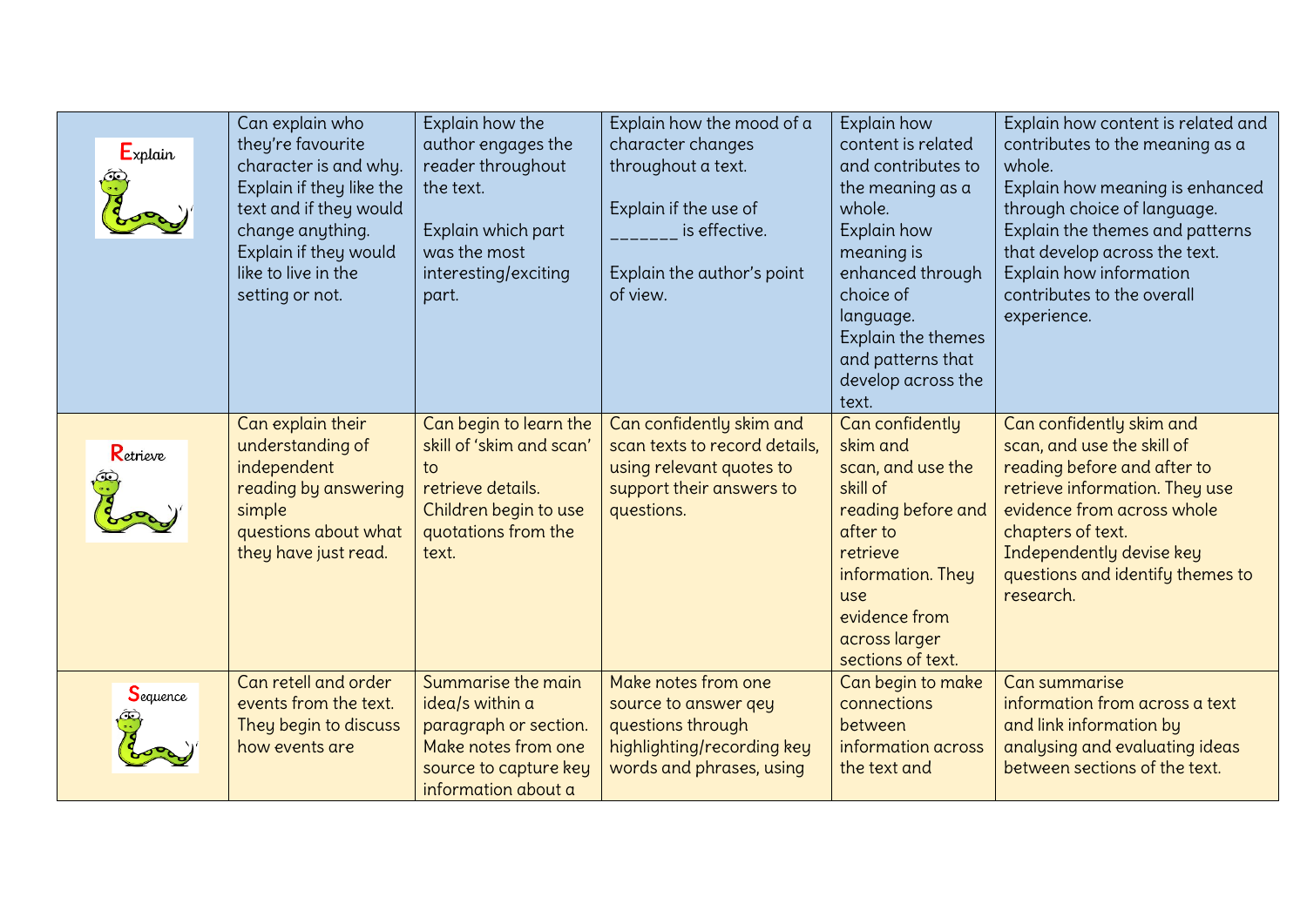| Summarise<br>١ | linked. They are able<br>to focus on the main<br>content of the story.                                                                                                                                                                                                                             | topic through<br>recording or<br>highlighting<br>sentences/key words.<br>Summarise the<br>opening, middle and<br>end of a story                                                                                                                 | bullet points, diagrams,<br>symbols.<br>Summarise ideas across<br>several paragraphs or<br>sections.                                                                                                                                                        | include this<br>information in<br>their written<br>summaries.<br>Make notes from<br>several sources to<br>gather<br>information.<br>Explore and use<br>their own<br>techniques to<br>make notes.<br>Refine notes by<br>disregarding<br>irrelevant<br>information.             | Make notes from different sources<br>to gather information.<br>Use skimming and scanning to<br>locate information selectively and<br>precisely.                                                                                          |
|----------------|----------------------------------------------------------------------------------------------------------------------------------------------------------------------------------------------------------------------------------------------------------------------------------------------------|-------------------------------------------------------------------------------------------------------------------------------------------------------------------------------------------------------------------------------------------------|-------------------------------------------------------------------------------------------------------------------------------------------------------------------------------------------------------------------------------------------------------------|-------------------------------------------------------------------------------------------------------------------------------------------------------------------------------------------------------------------------------------------------------------------------------|------------------------------------------------------------------------------------------------------------------------------------------------------------------------------------------------------------------------------------------|
| Questioning    | Can generate literacy<br>recall questions of<br>their own<br>which go with the text<br>they are<br>reading before,<br>during and after<br>reading. Children can<br>use their own<br>question words and<br>begin to be able to<br>change their<br>questions as they<br>progress<br>through the text | Can generate a<br>variety of<br>questions - recall and<br>inferential to help<br>them<br>understand the text<br>further.<br>Introduce the idea of<br>'story<br>themes'<br>Love, friendship,<br>revenge,<br>learn a lesson, good<br>vs evil etc. | Can generate a variety of<br>questions - recall and<br>inferential and questions<br>about<br>the deeper meaning of a<br>text to<br>help them understand the<br>text<br>further. Develop the idea of<br>story<br>themes.<br>Courage, overcoming<br>obstacles | Can actively<br>generate a<br>variety of<br>questions to focus<br>the reading and<br>adjust<br>questions in light of<br>evidence<br>from the text.<br>Adults model the<br>use of critical<br>thinking skills<br>that take the<br>discussion deeper<br>and beyond the<br>text. | Can actively generate a<br>variety of questions to focus the<br>reading and adjust<br>questions in light of evidence from<br>the text. They ask their<br>own critical thinking questions<br>that take the discussion beyond<br>the text. |